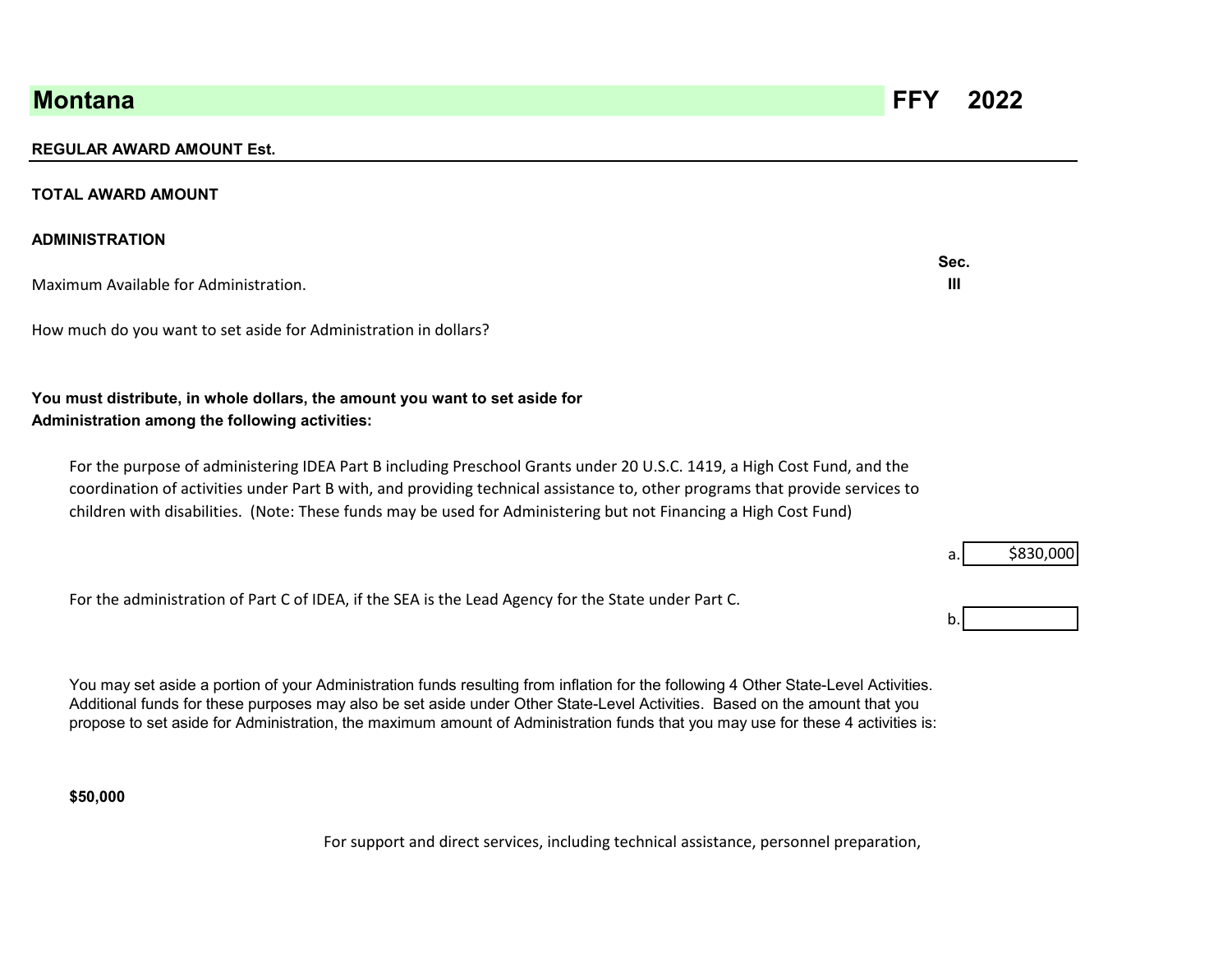and professional development and training. The control of the control of the control of the control of the control of the control of the control of the control of the control of the control of the control of the control of To assist local educational agencies in providing positive behavioral interventions and supports and appropriate mental health services for children with disabilities. d. To assist local educational agencies in meeting personnel shortages. To support capacity building activities and improve the delivery of services by local educational agencies to improve results for children with disabilities. f. \$20,000 Subtotal, Administration funds used for Other State-Level Activities \$20,000

If you receive a Preschool Grant under 20 U.S.C. 1419, you may use Administration funds, along with other funds, to develop and implement a State policy jointly with the lead agency under Part C and the SEA to provide early intervention services (which must include an educational component that promotes school readiness and incorporates preliteracy, language, and numeracy skills) in accordance with Part C to children with disabilities who are eligible for services under the Preschool Grant program and who previously received services under Part C until such children enter, or are eligible under State law to enter, kindergarten, or elementary school as appropriate.

The total of details for your Administration set-aside is

g.

**OTHER STATE-LEVEL ACTIVITIES**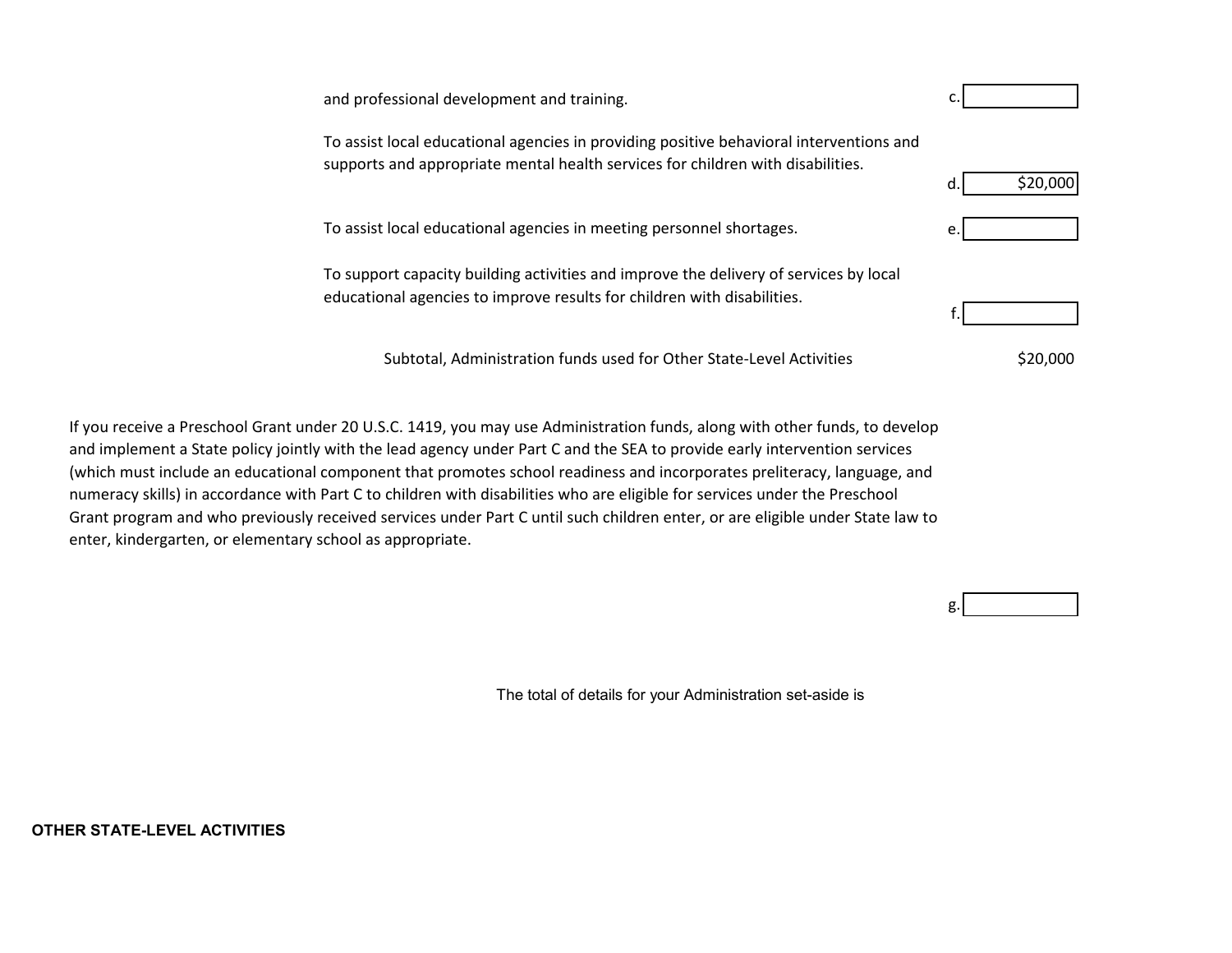| \$4,704,335 |
|-------------|
|             |
| \$4,209,689 |
| \$4,939,552 |
|             |
| \$4,469,119 |
| No          |
| \$4,469,119 |
|             |

**How much do you want to set aside for Other State-Level Activities?**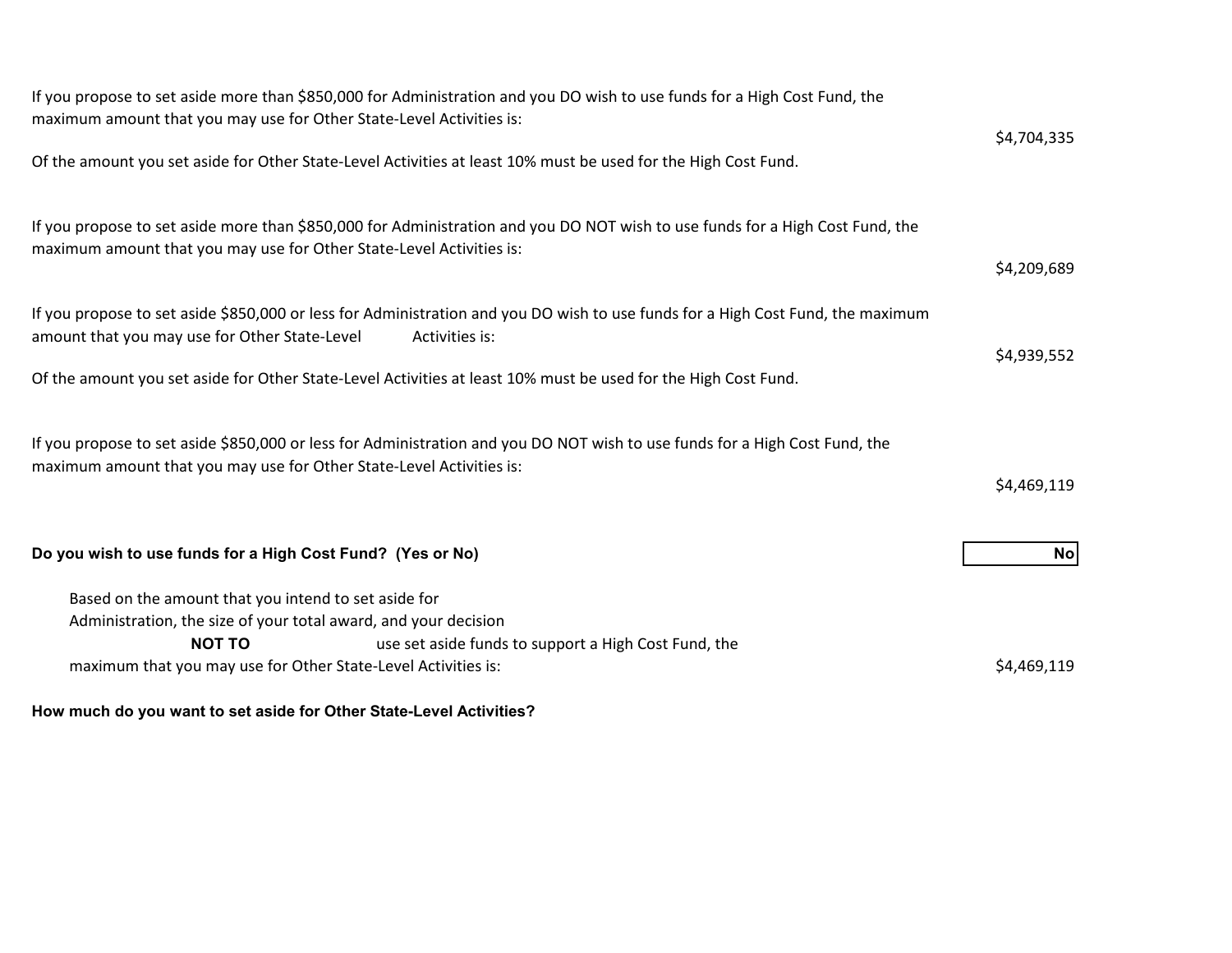**You must distribute the amount you want to set aside for Other State-Level Activities the following activities. You can distribute amounts in any order you wish. The total balance remaining to be distributed at any time appears in red.** 

## **Required Activities:**

|                                        | For monitoring, enforcement, and complaint investigation. (You must use at least \$1 for<br>this purpose)                                                                                               | h. | \$1,020,000 |
|----------------------------------------|---------------------------------------------------------------------------------------------------------------------------------------------------------------------------------------------------------|----|-------------|
|                                        | To establish and implement the mediation process required by 20 U.S.C. 1415(e),<br>including providing for the cost of mediators and support personnel. (You must use at<br>least \$1 for this purpose) |    | \$100,000   |
| <b>Optional Authorized Activities:</b> |                                                                                                                                                                                                         |    |             |
|                                        | For support and direct services, including technical assistance, personnel preparation,<br>and professional development and training                                                                    |    | \$1,084,119 |
|                                        | To assist local educational agencies in providing positive behavioral interventions and<br>supports and appropriate mental health services for children with disabilities.                              | k. | \$150,000   |
|                                        | To assist local educational agencies in meeting personnel shortages.                                                                                                                                    |    | \$785,000   |
|                                        | To support capacity building activities and improve the delivery of services by local<br>educational agencies to improve results for children with disabilities.                                        | m. | \$80,000    |
|                                        | To support paperwork reduction activities, including expanding the use of technology in<br>the IEP process.                                                                                             | n. | \$300,000   |

To improve the use of technology in the classroom by children with disabilities to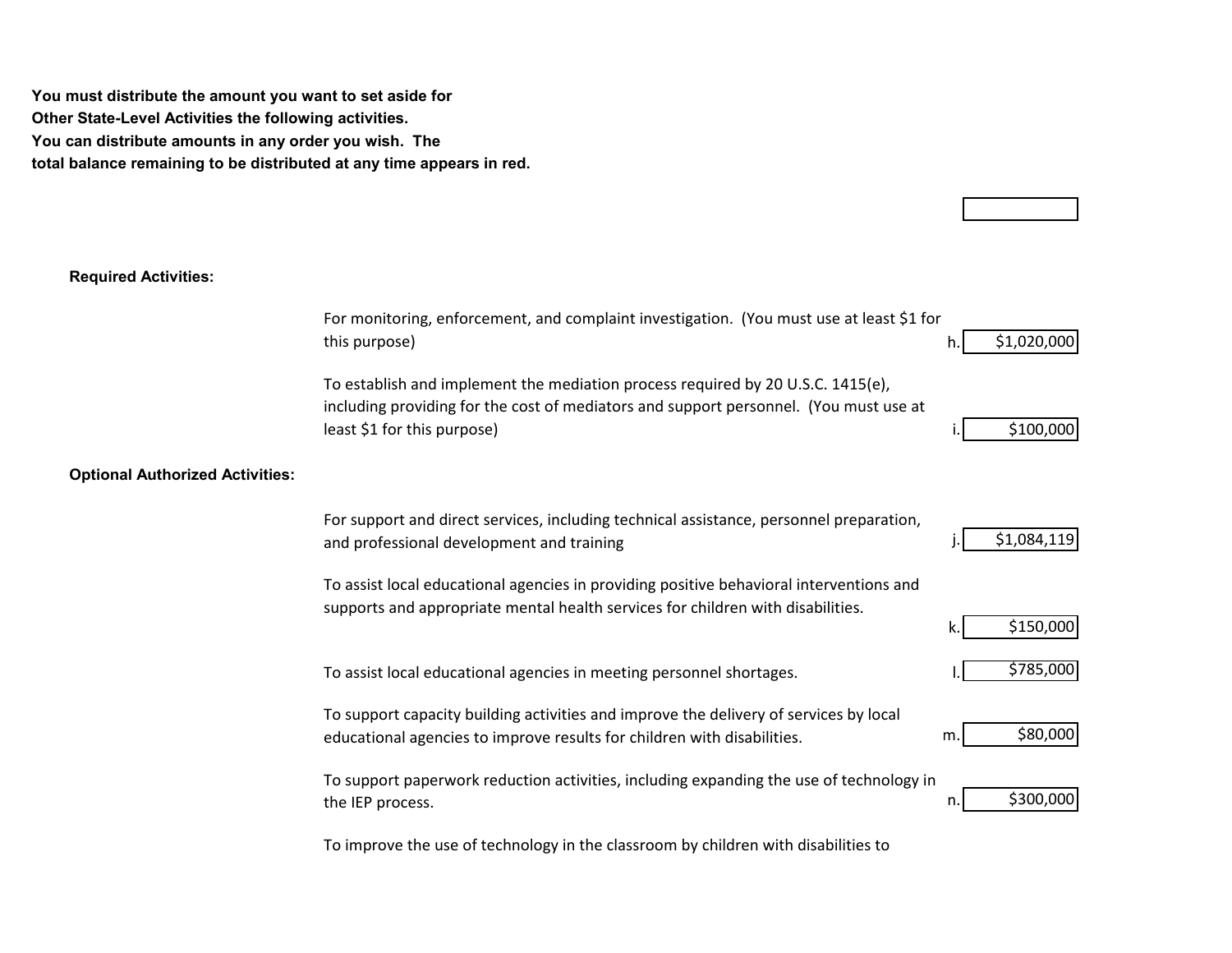enhance learning. **b** a set of the set of the set of the set of the set of the set of the set of the set of the set of the set of the set of the set of the set of the set of the set of the set of the set of the set of the

To support the use of technology, including technology with universal design principles and assistive technology devices, to maximize accessibility to the general education curriculum for children with disabilities. p.

to postsecondary activities.  $q$ . Development and implementation of transition programs, including coordination of services with agencies involved in supporting the transition of children with disabilities

Alternative programming for children with disabilities who have been expelled from school, and services for children with disabilities in correctional facilities, children enrolled in State-operated or State-supported schools, and children with disabilities in charter schools.

To support the development and provision of appropriate accommodations for children with disabilities, or the development and provision of alternate assessments that are valid and reliable for assessing the performance of children with disabilities, in accordance with Sections 1111(b) and 1201 of the Elementary and Secondary Education  $\Delta$  Act of 1965.

challenging academic standards described in section  $1111(b)(1)$  of the ESEA. To provide technical assistance to schools and LEAs, and direct services, including direct student services described in section 1003A(c)(3) of the ESEA to children with disabilities, to schools or LEAs implementing comprehensive support and improvement activities or targeted support and improvement activities under section 1111(d) of the ESEA on the basis of consistent underperformance of the disaggregated subgroup of children with disabilities, including providing professional development to special and regular education teachers, who teach children with disabilities, based on scientifically based research to improve educational instruction, in order to improve academic achievement based on the peelopment and implementation of transition programs, including coordination of Peelopment and implementation of transition of children with disabilities<br>services with agencies involved in supporting the transition of chil



\$450,000

\$200,000